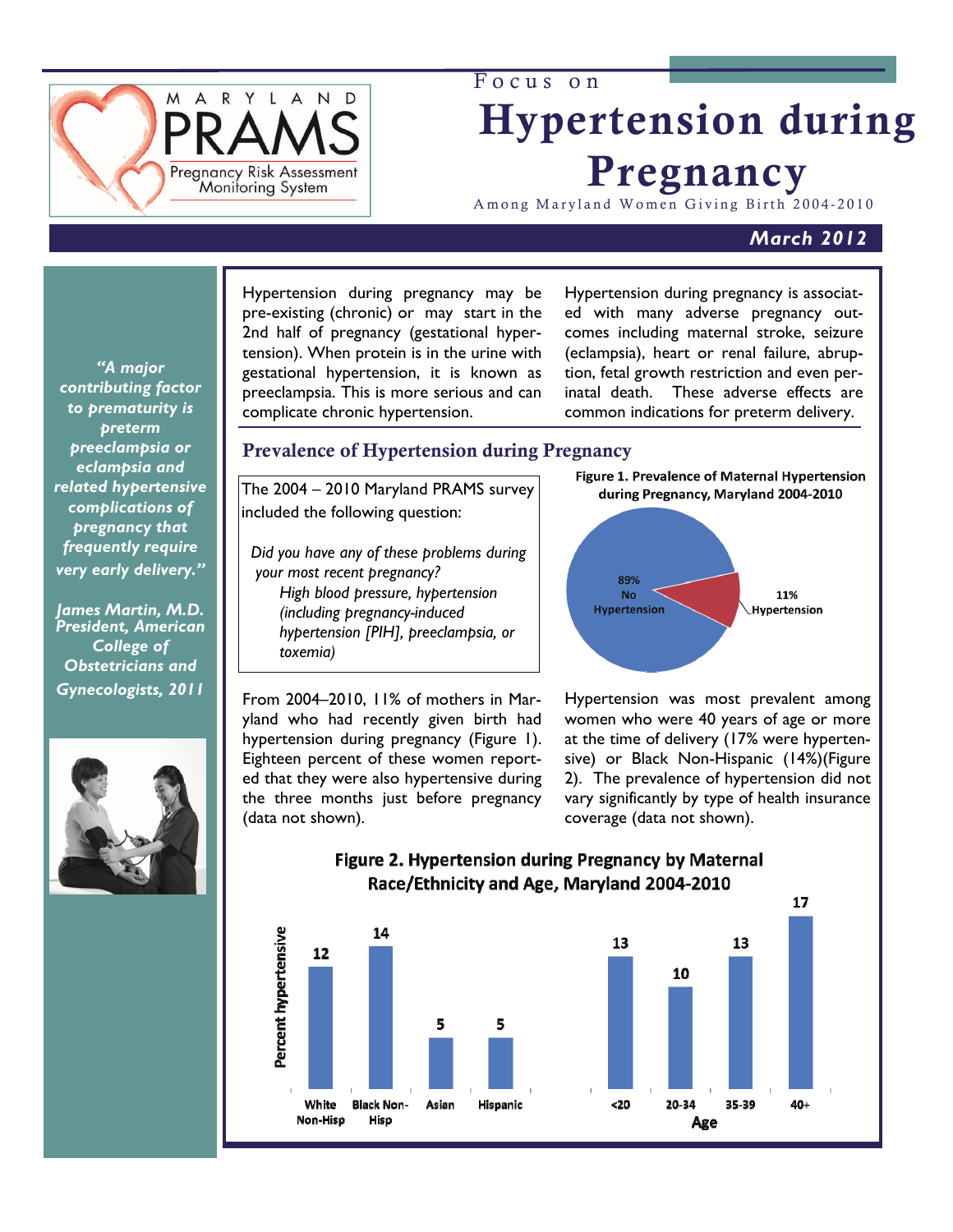# *Page 2* **Maryland PRAMS Focus on Hypertension during Pregnancy**

# Factors Associated with Hypertension during Pregnancy

#### Multiple Gestation

Hypertension during pregnancy was more prevalent among women with multiple gestations than singleton gestations. Thirty-seven percent of women who were having triplet or higher gestations reported hypertension during pregnancy. They were over three times more likely to report being hypertensive during pregnancy than women with singleton gestations (11%) (Figure 3).



| Table 1. Factors Associated with Hypertension During Pregnancy,<br>Maryland 2004-2010, (N=2006)                                                                                                                                                                                                                                                                                                                                                                                                                                                                                                                    |                                                                                                                                  |
|--------------------------------------------------------------------------------------------------------------------------------------------------------------------------------------------------------------------------------------------------------------------------------------------------------------------------------------------------------------------------------------------------------------------------------------------------------------------------------------------------------------------------------------------------------------------------------------------------------------------|----------------------------------------------------------------------------------------------------------------------------------|
|                                                                                                                                                                                                                                                                                                                                                                                                                                                                                                                                                                                                                    |                                                                                                                                  |
| Before Pregnancy<br>Body Mass Index (BMI)<br><18.5, underweight<br>18.5-24.9, normal weight<br>25-29.9, overweight<br>30 and +, obese<br>Chronic hypertension-yes<br>Chronic hypertension-no<br>Chronic diabetes-yes<br>Chronic diabetes-no<br>Less than daily folic acid consumption<br>Daily folic acid consumption<br>Cigarette smoking, 3 months pre-pregnancy-yes<br>Cigarette smoking, 3 months pre-pregnancy-no<br>Binge drinking, 3 months pre-pregnancy-yes<br>Binge drinking, 3 months pre-pregnancy-no<br>Unintended pregnancy<br>Intended pregnancy<br>Physical abuse by current or former partner-yes | 6<br>7<br> 4<br>20<br>65<br>9<br>27<br>$\mathbf{1}$<br>П<br>11<br>13<br>l I<br>$\overline{2}$<br>11<br>$\overline{2}$<br>Ħ<br> 4 |
| Physical abuse by current or former partner-no                                                                                                                                                                                                                                                                                                                                                                                                                                                                                                                                                                     | $\mathbf{1}$                                                                                                                     |
| During Pregnancy<br>Initiation of care, 3rd trimester or no care<br>Initiation of care, 1st trimester<br>Gestational diabetes-yes<br>Gestational diabetes-no<br>Cigarette smoking, last 3 months—yes<br>Cigarette smoking, last 3 months-no<br>Binge drinking, last 3 months-yes<br>Binge drinking, last 3 months-no<br>Alcohol use, last 3 months-yes<br>Alcohol use, last 3 months-no<br>Physical abuse by current or former partner-yes<br>Physical abuse by current of former partner-no                                                                                                                       | 9<br>$\overline{11}$<br>20<br>10<br>$\overline{2}$<br>10<br>11<br>11<br>9<br>11<br>15<br>$\mathbf{1}$                            |

The highest rates of hypertensive disorders during pregnancy were reported by women who stated that they were hypertensive before pregnancy (65% were hypertensive during pregnancy), diabetic before pregnancy (27%), had an obese BMI before pregnancy (20%), had gestational diabetes (20%) and were physically abused by a current or former partner during pregnancy (15%).

#### Caeserean section

The primary caesarean section rate among women who reported hypertension during pregnancy was 33% - a significantly higher rate than among women who were not hypertensive during pregnancy (19%) (data not shown).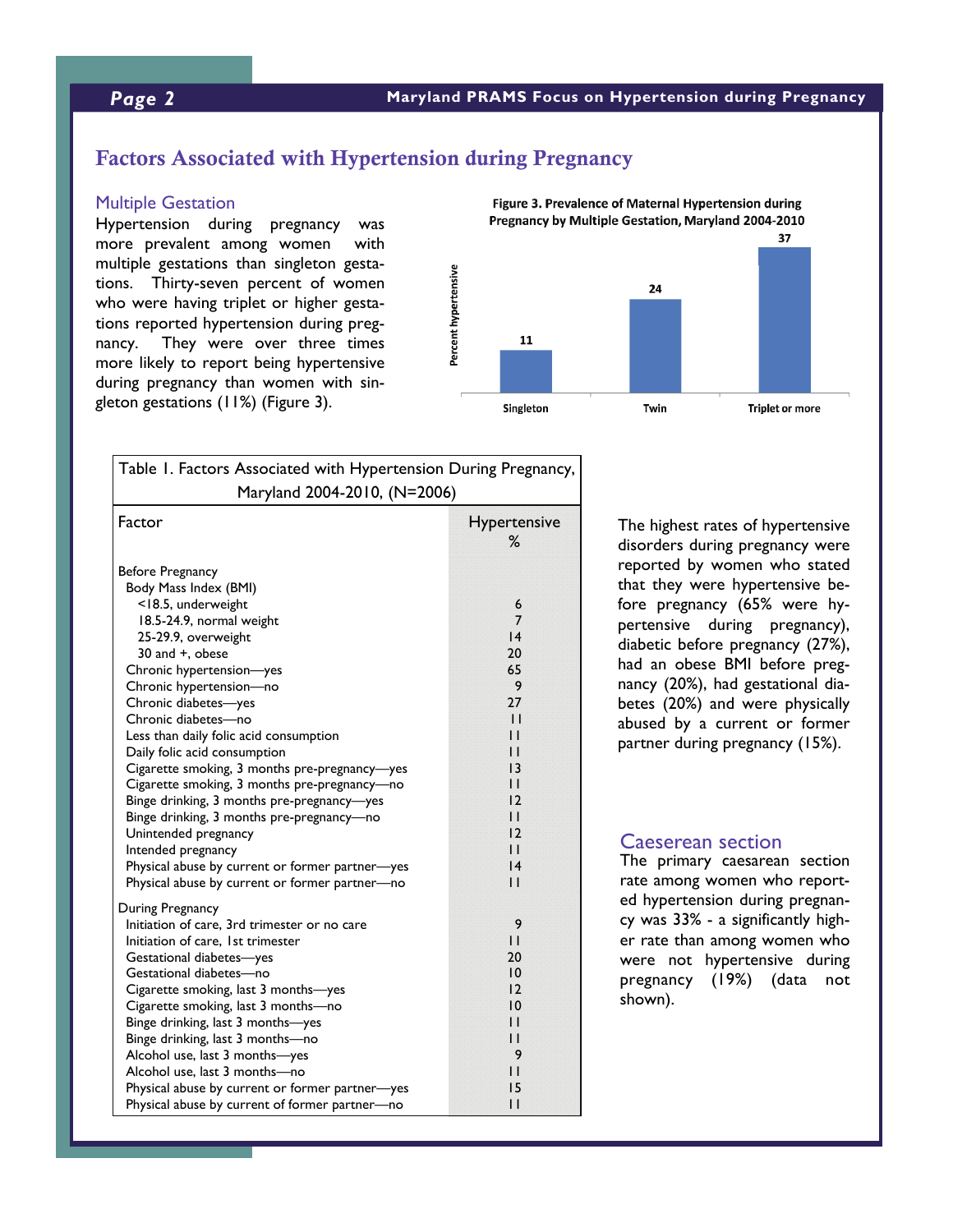#### **Maryland PRAMS Focus on Hypertension during Pregnancy** *Page 3*

### Birth Outcomes



Approximately one out of every five women with hypertension during pregnancy experienced a premature delivery (21%) or delivery of a low birth weight infant (19%). These rates were 2.5-3 times higher than rates among mothers who did not have hypertension (Figure 4).

# **Discussion**

The effects of hypertension during pregnancy can range from mild to serious. Preeclampsia or "toxemia" is a serious hypertensive disorder during pregnancy that can lead to complications of the placenta and the mother's kidney, liver and brain. Preeclampsia typically starts during the 2nd half of pregnancy and is accompanied by protein in the mother's urine due to problems with the kidney. Premature delivery is frequently necessary to prevent further complications from arising. When preeclampsia causes seizures, the condition is known as eclampsia and it is a leading cause of maternal death in the U.S.

Hypertensive disorders during pregnancy were reported by 11% of pregnant women, and has far-reaching consequences for the health of women, as well as the health of their infants. Hypertension is more common among mothers who are 40 years of age or more at the time of delivery (17% were hypertensive), less than 20 years of age (13%), or Black Non-Hispanic (14%). Factors such as multiple pregnancy greatly increase the risk of hypertension. Mothers with a triplet gestation are over three times more likely to become hypertensive than mothers with a singleton gestation. Other factors such as chronic hypertension, chronic or gestational diabetes, obesity, and intimate partner abuse are also associated with increased prevalence of hypertension during pregnancy.

*"They induced my labor early because my blood pressure went up and my kidneys were going to shut down ."* 

*"...they sent me to another hospital because of my high blood pressure."* 

 *PRAMS Mothers*

*"My baby* 

*high blood* 

*stay in the* 

*which was horrible. "*